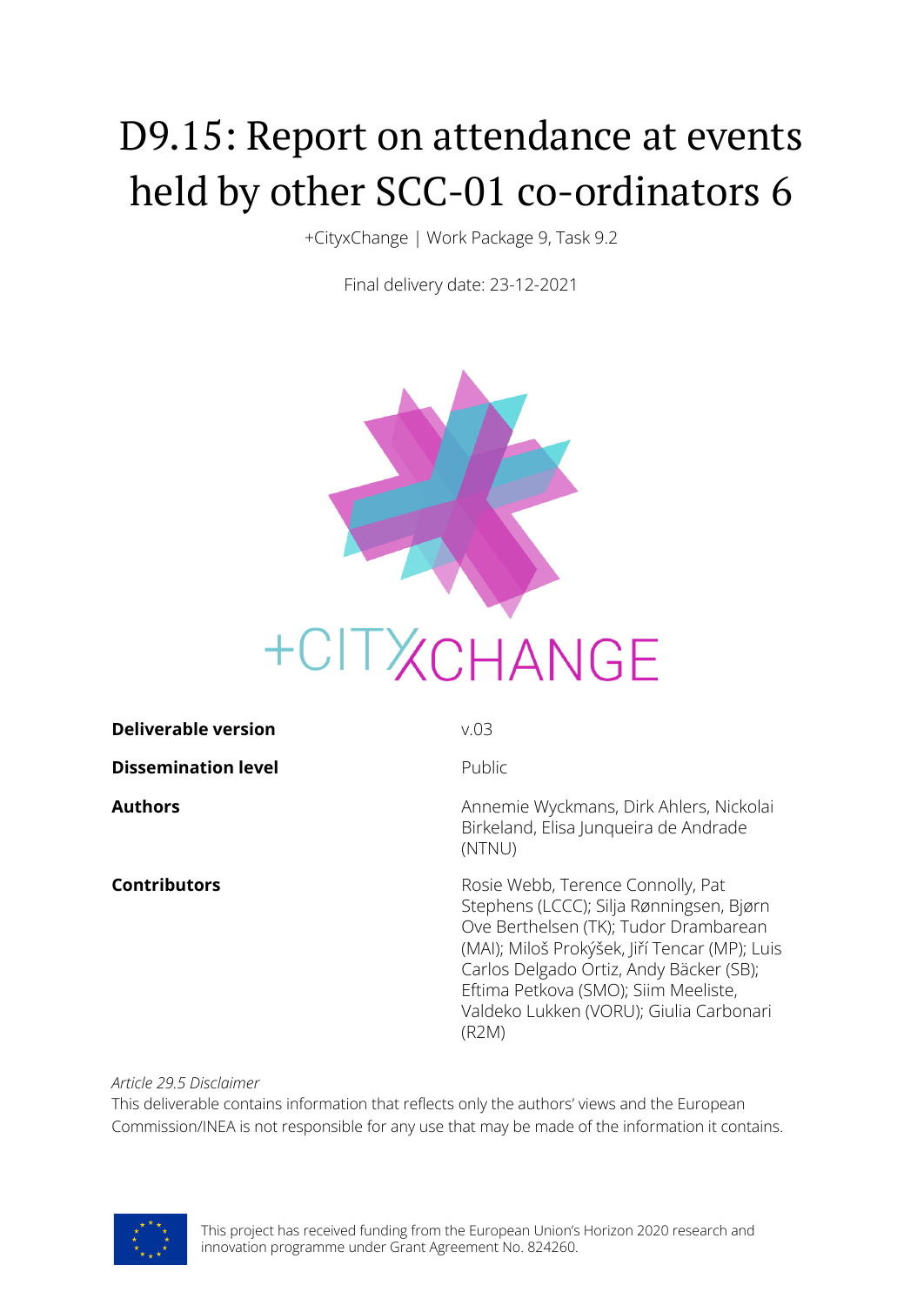### Document Information

| <b>Project Acronym</b>               | +CityxChange                                                                                                         |
|--------------------------------------|----------------------------------------------------------------------------------------------------------------------|
| <b>Project Title</b>                 | Positive City ExChange                                                                                               |
| Project<br>Coordinator               | Annemie Wyckmans, Norwegian University of Science and Technology                                                     |
| <b>Project Duration</b>              | 1 November 2018 - 31 October 2023                                                                                    |
| <b>Deliverable</b><br><b>Number</b>  | D9.15: Report on attendance at events held by other SCC-01 co-ordinators 6                                           |
| <b>Dissemination</b><br>Level        | PU-Public                                                                                                            |
| License                              | CC-BY4.0 Creative Commons Attribution, except where otherwise noted.<br>https://creativecommons.org/licenses/by/4.0/ |
| <b>Status</b>                        | Completed                                                                                                            |
| <b>Due Date</b>                      | 31-10-2021                                                                                                           |
| <b>Work Package</b>                  | WP9 - Inter-Project Collaboration and Clustering                                                                     |
| <b>Lead Beneficiary</b>              | <b>NTNU</b>                                                                                                          |
| Contributing<br><b>Beneficiaries</b> | LCCC, TK, MAI, MP, SB, SMO, VORU, R2M                                                                                |

### Revision History

| <b>Date</b> | <b>Version</b> | <b>Author</b>                                               | <b>Substantive changes</b><br>made                                                                           |
|-------------|----------------|-------------------------------------------------------------|--------------------------------------------------------------------------------------------------------------|
| 30-09-2021  | v.01           | Nickolai Birkeland, Elisa<br>Junqueira de Andrade<br>(NTNU) | Report structure                                                                                             |
| 29-10-2021  | V.02           | Elisa Junqueira de<br>Andrade (NTNU)                        | Inserting partner<br>contributions based on<br>+CxC tracker                                                  |
| 23-12-2021  | V.03           | Annemie Wyckmans,<br>Elisa Junqueira de<br>Andrade (NTNU)   | Updates based on<br>Consortium Week<br>18-27 October 2021,<br>learning experiences,<br>QA, final adjustments |

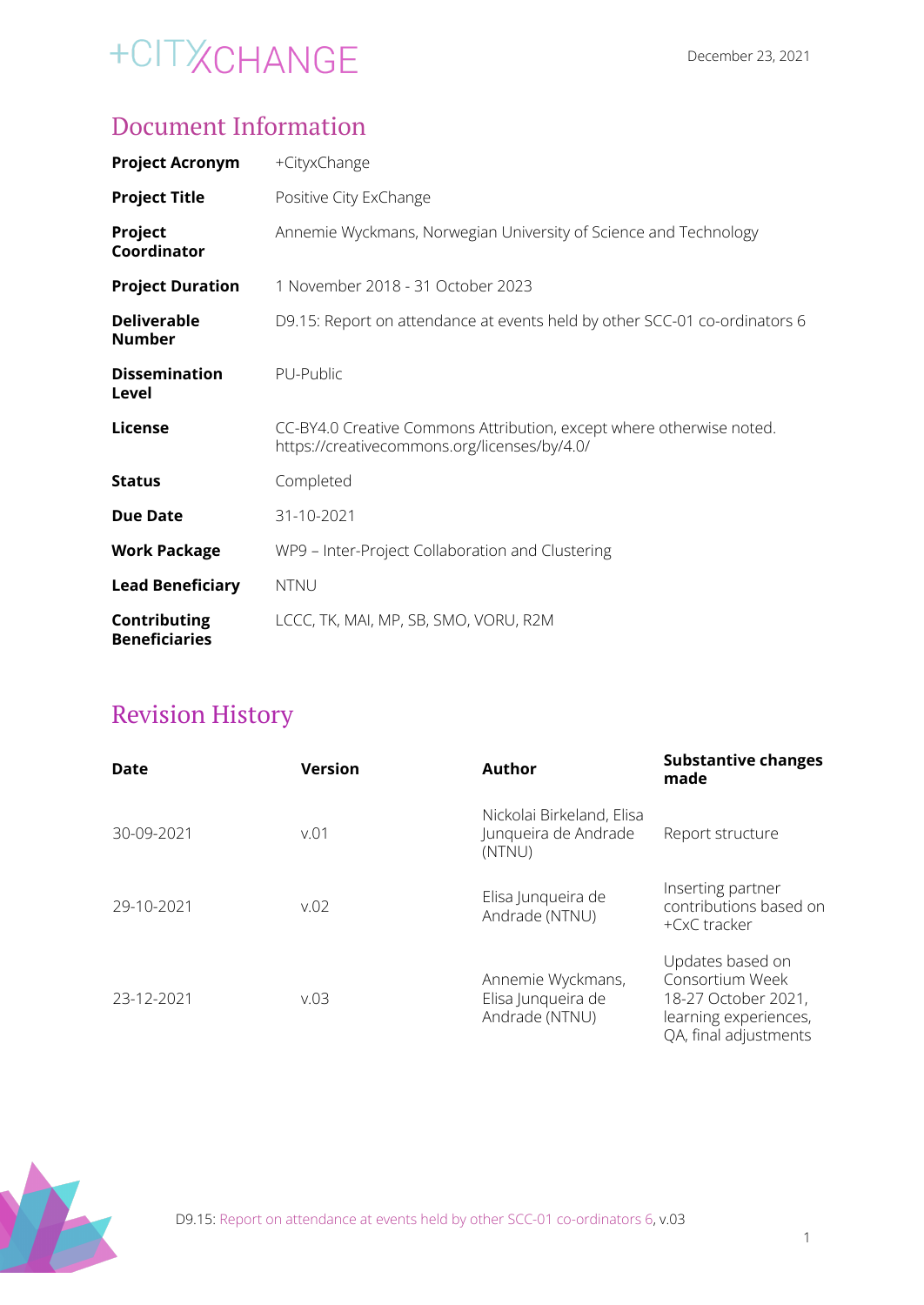### Table of Contents

| <b>Table of Contents</b>                                                               | $\overline{2}$ |
|----------------------------------------------------------------------------------------|----------------|
| <b>List of Acronyms</b>                                                                | 3              |
| <b>Executive Summary</b>                                                               | $\overline{4}$ |
| 1 Interaction with other SCC Projects, SCALE and the Smart Cities Marketplace          | 5              |
| 1.1 Scope                                                                              | 5              |
| 1.2 The SCC Board of Coordinators, Task Groups and the SCALE Secretariat               | 5              |
| 1.2.1 Scope                                                                            | 5              |
| 1.2.2 Mission Papers                                                                   | 5              |
| 1.2.3 New European Bauhaus                                                             | 6              |
| 1.2.4 SmarterTogether final & SCALE event (1-2 July 2021, hybrid)                      | $\overline{7}$ |
| 1.2.5 SCC Project collaboration on energy citizenship and PEDs                         | $\overline{7}$ |
| 1.2.6 Task Group Replication                                                           | 7              |
| 1.2.7 Task Group Communication                                                         | $8\,$          |
| 1.2.8 Task Group Monitoring                                                            | $8\,$          |
| 1.2.9 City Coordinators Group                                                          | $\mathcal{G}$  |
| 1.3 Cooperation with the Smart Cities Marketplace                                      | 9              |
| 1.3.1 Scope                                                                            | 9              |
| 1.3.2 The Smart Cities Marketplace Initiative on Regulatory Frameworks                 | 9              |
| 1.3.3 Cooperation on New European Bauhaus                                              | 10             |
| 1.3.4 Matchmaking on Digital Twins                                                     | 10             |
| 1.4 Other meetings and events                                                          | 11             |
| 1.4.1 100 Climate Neutral Cities in Europe by 2030 (14-22 June 2021, online)           | 11             |
| 1.4.2 Sustainable Places 2021 conference (28 September - 1 October 2021, online)<br>11 |                |
| 1.4.3 Sønderborg Climate Neutrality Conference (28-29 September 2021, online)          | 12             |
| 1.4.4   Foro Urbano de España (5-7 October 2021, Sevilla)                              | 12             |
| 2 Cooperation with EERA, SET-Plan Action 3.2 and the Driving Urban Transitions         |                |
| Partnership                                                                            | 13             |
| 2.1 Cooperation with SET-Plan Action 3.2                                               | 13             |
| 2.2 Towards a European PED Integrated Framework                                        | 13             |
| 2.2.1 Alignment Activities                                                             | 13             |
| 2.3 Other cooperation activities with SET-Plan Action 3.2                              | 15             |
| 2.3.1 PED Programme Implementation Working Group (online, 25 May 2021)                 | 15             |
| 2.3.2 PED Programme Steering Committee meeting (online, 8 June 2021)                   | 16             |
| 3 Interaction with EERA AISBL and EERA JP Smart Cities                                 | 17             |
| 3.1 Scope                                                                              | 17             |
| 3.1.1 Interaction with SCALE                                                           | 17             |
| 3.1.2 The Clean Energy Transition and the New European Bauhaus                         | 18             |
| <b>4 Conclusions</b>                                                                   | 19             |

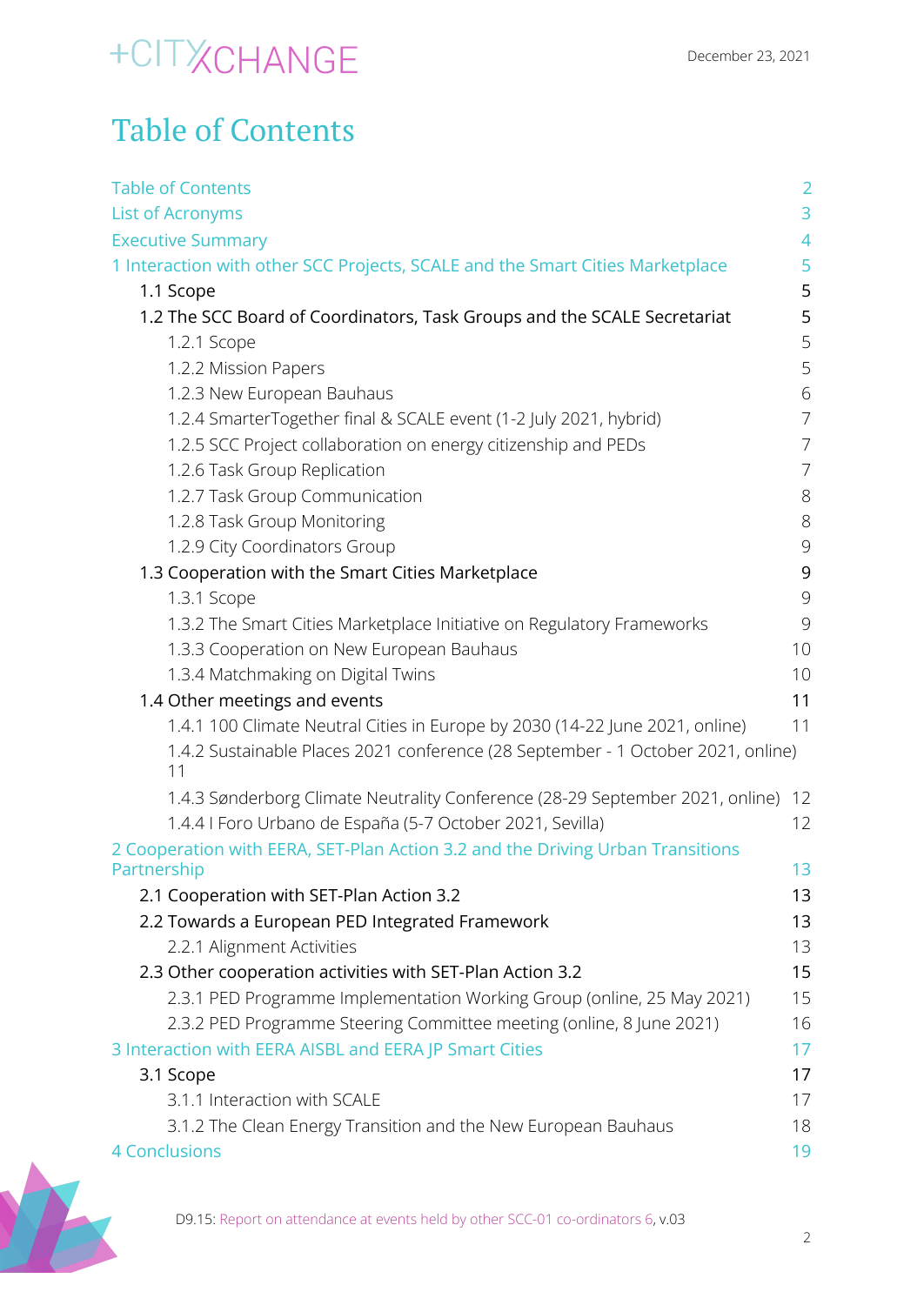### <span id="page-3-0"></span>List of Acronyms

| <b>BOC</b>       | Board of Coordinators                                                   |
|------------------|-------------------------------------------------------------------------|
| COST             | European Cooperation in Science and Technology                          |
| <b>DG ENER</b>   | Directorate-General for Energy                                          |
| EC               | European Commission                                                     |
| <b>EERA JPSC</b> | European Energy Research Alliance, Joint Programme on Smart Cities      |
| <b>EIP SCC</b>   | European Innovation Partnership on Smart Cities and Communities         |
| <b>ERRIN</b>     | European Regions Research and Innovation Network                        |
| <b>FAC</b>       | Future Analytics Consulting, Ireland                                    |
| INEA             | Innovation and Networks Executive Agency                                |
| <b>ISOCARP</b>   | International Society of City and Regional Planners                     |
| <b>JPI UE</b>    | Joint Programming Initiative Urban Europe                               |
| <b>LCCC</b>      | Limerick City and County Council                                        |
| MAI              | Municipality of Alba Iulia, City of Romania                             |
| <b>MOOC</b>      | Massive Online Open Course                                              |
| ΜP               | Mesto Pisek, City of Czeck Republic                                     |
| <b>NTNU</b>      | Norwegian University of Science and Technology                          |
| PEB/D/N          | Positive Energy Blocks / Districts / Neighbourhoods                     |
| R&I              | Research and Innovation                                                 |
| R <sub>2</sub> M | Research to Market                                                      |
| SΒ               | Sestao Berri 2010 Sociedad Anonima                                      |
| <b>SCALE</b>     | European Smart and Lighthouse Cities Amplified                          |
| SCC01            | Horizon 2020 Smart Cities and Communities call                          |
| <b>SCIS</b>      | Smart Cities Information System                                         |
| SDG              | Sustainable Development Goals                                           |
| <b>SET</b>       | Strategic Energy Plan                                                   |
| SMO              | Obshtina Smolyan, City of Bulgaria                                      |
| ΤK               | Trondheim Kommune                                                       |
| <b>TRD3.0</b>    | Universitetskommune Trondheim 3.0 (University-City Agreement Trondheim) |
| <b>VORU</b>      | Võru Linnavalitsus, City of Estonia                                     |
| WP               | Work Package                                                            |



D9.15: Report on attendance at events held by other SCC-01 co-ordinators 6, v.03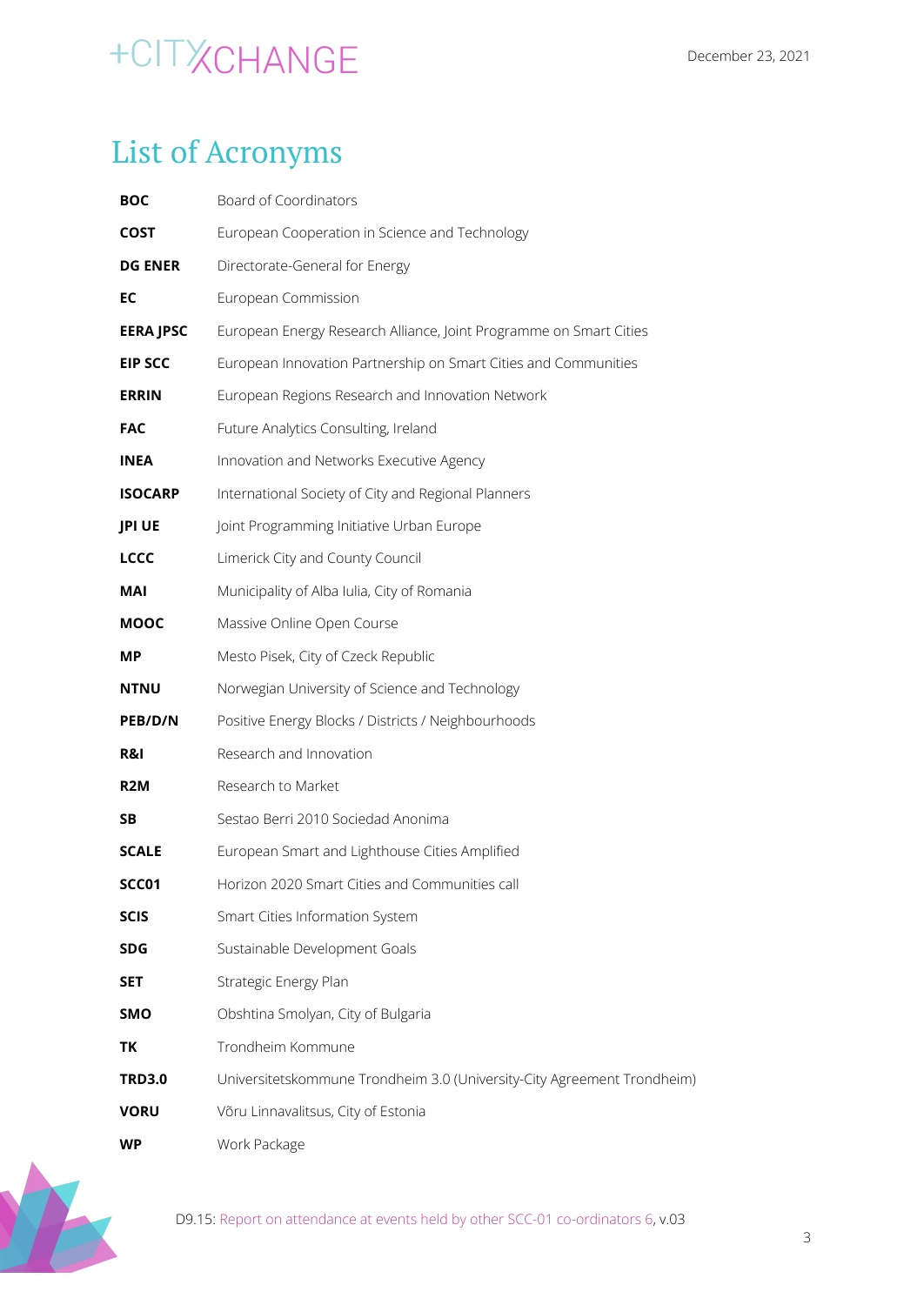### <span id="page-4-0"></span>Executive Summary

+CityxChange actively pursues synergies with other relevant EU platforms and projects, facilitating collaboration and exchanging good practices.

This series of reports describes the participation and lessons learned by +CityxChange partners in events organised by other SCC projects, the Board of Coordinators and SCALE Secretariat, the Smart Cities Marketplace (SCM), SET-Plan Action 3.2 and the Driving Urban Transitions Partnership, the EERA Joint Programme Smart Cities, and other European networks during the sixth six-month period of the project M31-M36.

This report is Deliverable 9.15 of the +CityxChange Task 9.2 on Extra-Project Cooperation through other SCC01 projects and EU platforms, in Work Package 9 "Inter-Project Collaboration and Clustering". Some general content is repeated from the previous D9.13, especially on longer running collaborations and background information. This report complements Deliverable D9.14 "Report on Intra-Project Collaboration Including Study Visits and Peer to Peer Workshops 6".

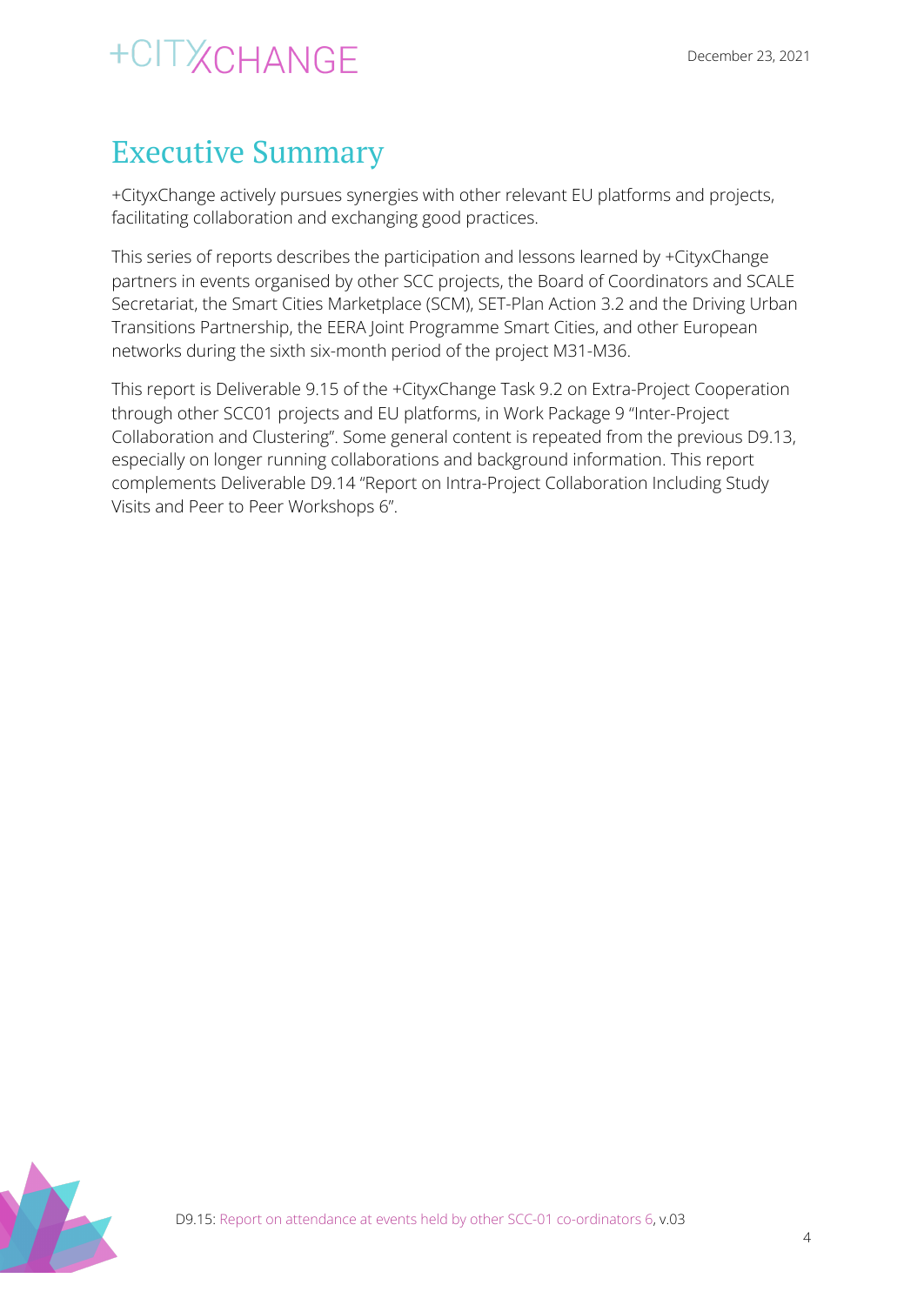### <span id="page-5-0"></span>1 Interaction with other SCC Projects, SCALE and the Smart Cities Marketplace

### <span id="page-5-1"></span>1.1 Scope

In the +CityxChange project, we cooperate with other H2020 SCC projects, the SCALE secretariat and the Smart Cities Marketplace to anchor our experiences in a broader setting, to get feedback by peers, and to share learnings that might help ourselves and others achieve goals faster and better – and to learn from stories of failure. Some common parts of this section are repeated from D9.13.

### <span id="page-5-2"></span>1.2 The SCC Board of Coordinators, Task Groups and the SCALE Secretariat

#### <span id="page-5-3"></span>1.2.1 Scope

+CityxChange participates in the online meetings of the Board of Coordinators (NTNU), and the Task Groups on Replication (R2M, co-chair), Communication & Dissemination (ISOCARP), Business Models and Finance (OV), Monitoring (FAC) and City Coordinators Group (Lighthouse and Fellow Cities). These groups meet regularly in online meetings.

The Board of Coordinators (BoC) of the SCC01 projects meets on a monthly basis, supported by the SCALE Secretariat. Typical topics of discussion are the Mission Papers based on cooperative efforts to bridge the implementation gap, in particular related to financial, regulatory and governance challenges; the SCALE Call for Experts; cooperation towards the EC Cities Mission and the NetZeroCities platform; risk registration and mitigation due to COVID-19; and updates from the Task Groups.

#### <span id="page-5-4"></span>1.2.2 Mission Papers

In 2021, the BoC and SCALE in cooperation with the Smart Cities Marketplace, delivered two Mission Papers (MP) to the EC Cities Mission. Each MP summarises important experiences across the SCC projects on a particular challenge, to inform and advise the Cities Mission in their roll-out of 100 climate-neutral cities by 2030. MP1 summarised challenges and advice related to funding and financing of the transition towards climate-neutral cities, while MP2 suggested five essential conditions to achieve Climate Neutral Cities:

● Make room for holistic, flexible, 5-year calls in Horizon Europe and the Mission Board

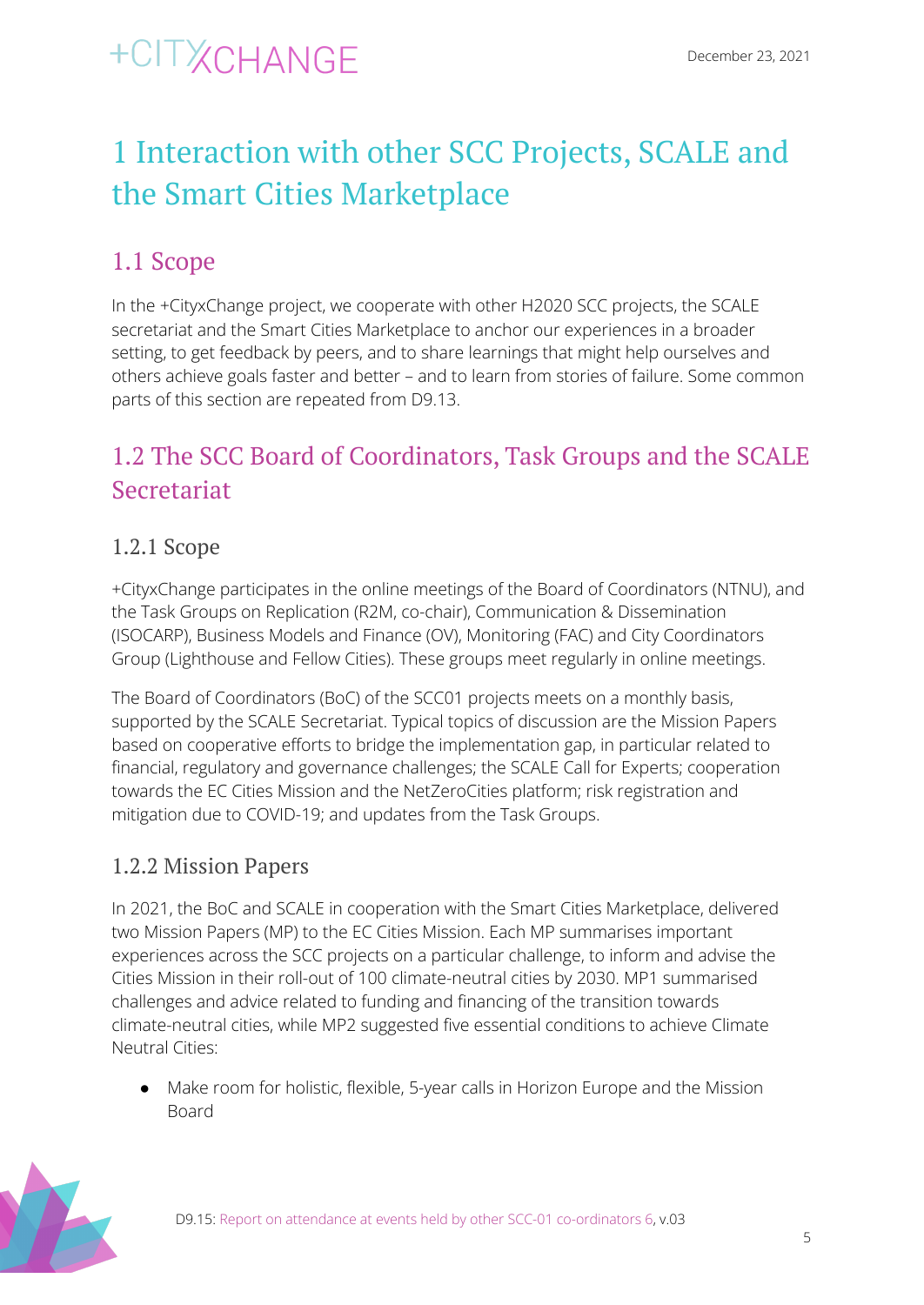- Climate City Contracts that support the mandates of local and regional authorities
- Green finance for urban decarbonisation ecosystems
- Capture and codify the work of demonstrators to build confidence in investors, support common solutions, and underpin massive scale-up
- Support cohesion with dedicated mechanisms

MP1 was submitted and discussed with the EC Cities Mission in Spring 2021, while MP2 was submitted and discussed in October-November 2021. MP2 is currently being fine-tuned based on concrete feedback from the EC Cities Mission prior to being published.

+CxC actively contributed to both MPs. NTNU coordinated the writing group of MP2.

We find the process of defining joint challenges across SCC projects, extracting on-the-ground experiences from each project, and summarising them in 2-page position papers, highly rewarding. Having to agree on a brief text among the projects gives additional commitment to the discussions compared to simply presenting experiences to each other. We are therefore pleased that more MPs will be written in 2022, and have dedicated resources to our active contribution.

For the time being, MP3 is planned to deal with the systemic changes in governance required for SCC Lighthouse and Fellow Cities to reach their targets.

#### <span id="page-6-0"></span>1.2.3 New European Bauhaus

In Summer 2021, the BoC, SCALE and Smart Cities Marketplace were asked to suggest expert speakers to the upcoming "LIFE in the New European Bauhaus" Event<sup>1</sup> to be organised by the LIFE programme 15-17 November 2021. NTNU actively participated in the core group across these three organisations, to gather relevant speakers among the SCC Lighthouse and Fellow Cities and document the NEB activities already ongoing in the SCC projects. This exercise showed us that there is a lot of interest in NEB in our initiatives.

In June 2021, UL submitted  $+CxC$  CommunityxChange reports<sup>2</sup> to the Joint Research Centre of the European Commission in response to the Co-Design Phase.

In Autumn 2021, the SCC projects, SCALE and Smart Cities Marketplace decided to continue this core cross-cutting group to draft the added value of NEB for our three organisations, and to identify potential joint activities we can undertake towards NEB activities organised by the European Commission. In addition, we created a shortlist of experts among the SCC projects, SCALE and Smart Cities Marketplace for upcoming NEB activities by the EC.

<sup>&</sup>lt;sup>2</sup> https://cityxchange.eu/new-european-bauhaus-and-communityxchange/



<sup>1</sup> https://bauhaus-life-event.b2match.io/agenda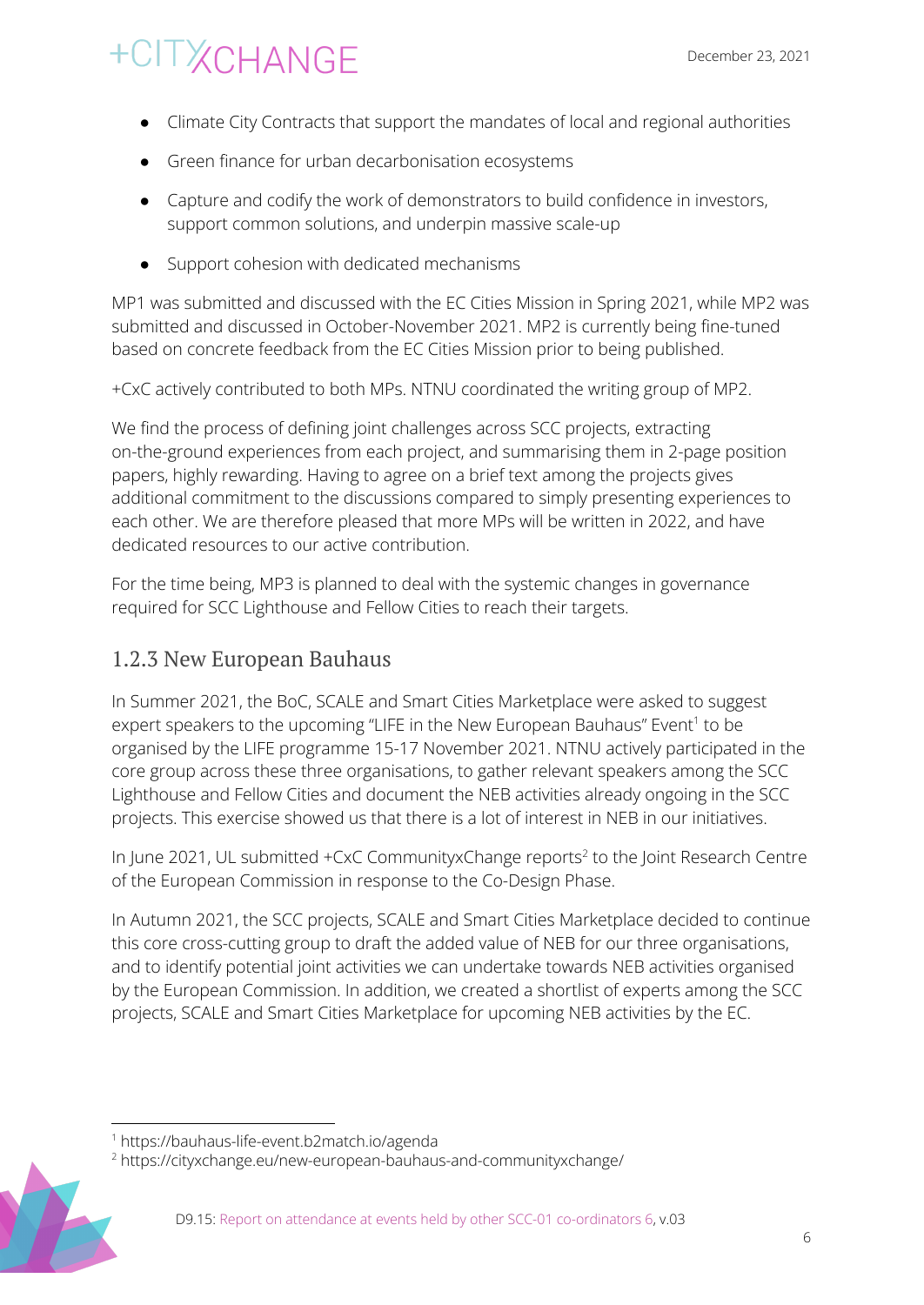#### <span id="page-7-0"></span>1.2.4 SmarterTogether final & SCALE event (1-2 July 2021, hybrid)

In this two-day event, the final conference of the SCC project SmarterTogether was combined with a high-level political session on "Desirable futures and climate neutrality: how to reach what's next?" organised by SCALE, as well as peer-to-peer workshops, BoC and Task Group activities. Four local studios in Lyon, San Sebastián, London and Sønderborg broadcasted events to a local and online audience. Amongst others, the four SCC projects that are finalising their activities in 2021 (Smarter Together, Replicate, SmartEnCity and Sharing Cities), presented a joint paper summarising their learnings and experiences, the impact achieved by the projects, and examples of how their solutions have been - or will be - scaled across Europe.

SCALE organised a high-level political session with interventions by European SCC Lighthouse Cities, investment funds, NGOs, and the European Commission. Workshops were held to promote peer-to-peer learning between Lighthouse and Fellow Cities, and to boost the implementation of replication plans. These were combined with discussions on the support of local investments, as well as a call for experts on diverse SCC topics and challenges. The recently established City Coordinators Group organised their first events to extract main needs and priorities from the cities and to ensure that cities of finalised projects would still be actively engaged.

This event formed an important stepping stone towards closer dialogue with the Mission on Climate-Neutral and Smart Cities, reinforced by the delivery of (up to date) 2 Mission Papers.

#### <span id="page-7-1"></span>1.2.5 SCC Project collaboration on energy citizenship and PEDs

A group of project members from ATELIER, ENERGE, MakingCity, mySmartLife, Pocityf, and +CityxChange had formed around a workshop at Sustainable Places 2020 (see D9.10). The collaboration is continuing with regular meetings, development of a joint article, and a joint workshop at Sustainable Places 2021 (see below on other events).

#### <span id="page-7-2"></span>1.2.6 Task Group Replication

As summarised in previous deliverables in this series, the Replication Task Group (TG) aims to accelerate scaling up and replication of SCC projects, solutions and processes. In order to achieve this, the TG facilitates knowledge sharing on replication activities among the SCC projects, including commonly used roadmaps, toolkits and assessment techniques. In addition, the TG promotes cooperation among SCC projects to jointly overcome challenges and barriers, and to promote drivers for replication.

TG Replication participates in alignment meetings with EERA Joint Programme Smart Cities, the Driving Urban Transitions Partnership, the Smart Cities Marketplace, COST Action PED-EU-NET and IEA EBC Annex 83, as described in Section 3.1.

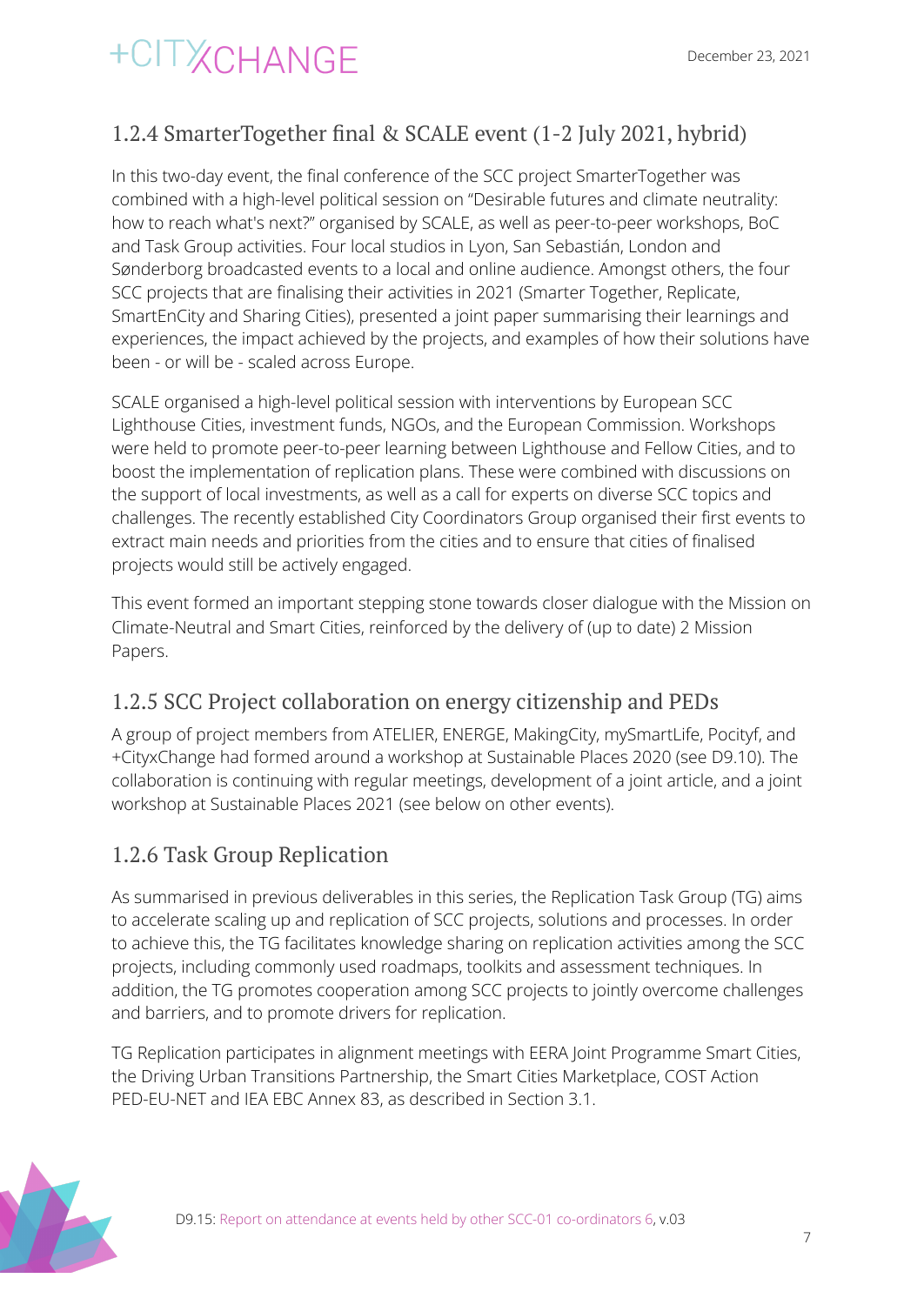# **XCHANGE**

In M31-36, particular topics of interest have been the EC Cities Mission and the NetZeroCities platform, the masterclasses on financing replication and implementation organised by the Smart Cities Marketplace, as well as the SCALE call for experts and the new cross-cutting City Coordinators Group.

#### <span id="page-8-0"></span>1.2.7 Task Group Communication

ISOCARP participates in the TG Communication on behalf of +CityxChange. This provides added value to +CityxChange in the form of coordination and joint approach with the SCALE secretariat and the other SCC projects for events, the sharing of invitations to webinars and similar events, coverage in newsletters of other SCC01 projects, resharing posts on social media, answering questions for new projects, and joining forces to improve overall impact presentation.

#### <span id="page-8-1"></span>1.2.8 Task Group Monitoring

+CityxChange participates in the Task Group on Monitoring. The Task Group facilitates the cross-project collaboration of responsibles for monitoring and evaluation in each SCC project, aiming to improve and share:

- Common understanding on the scope and meaning of monitoring and evaluation, scope, evaluation boundaries, and monitoring protocols for quantitative as well as qualitative project outcomes; developing social evaluation methods; addressing common practical M&E issues and common methodological evaluation issues;
- Mapping of Key Performance Indicators used across projects, aiming to harmonise them for better cross-project comparison and learning, and to identify gaps for new KPIs to be developed (e.g., related to Positive Energy Districts, qualitative outcomes, environmental, financial and societal KPIs);
- Facilitate reporting to SCIS, including discussion of appropriate data boundaries and scoping for SCIS reporting, as well as methodological differences, to find a common reporting approach for comparable results.

The work of TG Monitoring is enriched by cooperation with IEA EBC Annex 83 $^3$  on Positive Energy Districts, connecting research to the monitoring practices of SCC01 lighthouse demonstrators. It was also discussing the more technical details of PED indicators and what the projects could already contribute out of their work.

TG Monitoring amongst others is writing an article on impact evaluation, including Key Performance Indicators and comparing project approaches. +CxC has launched a new initiative to better understand Covid-19 impacts on the projects from the BoC side and linking this into this TG's work.

<sup>3</sup> <https://annex83.iea-ebc.org/>

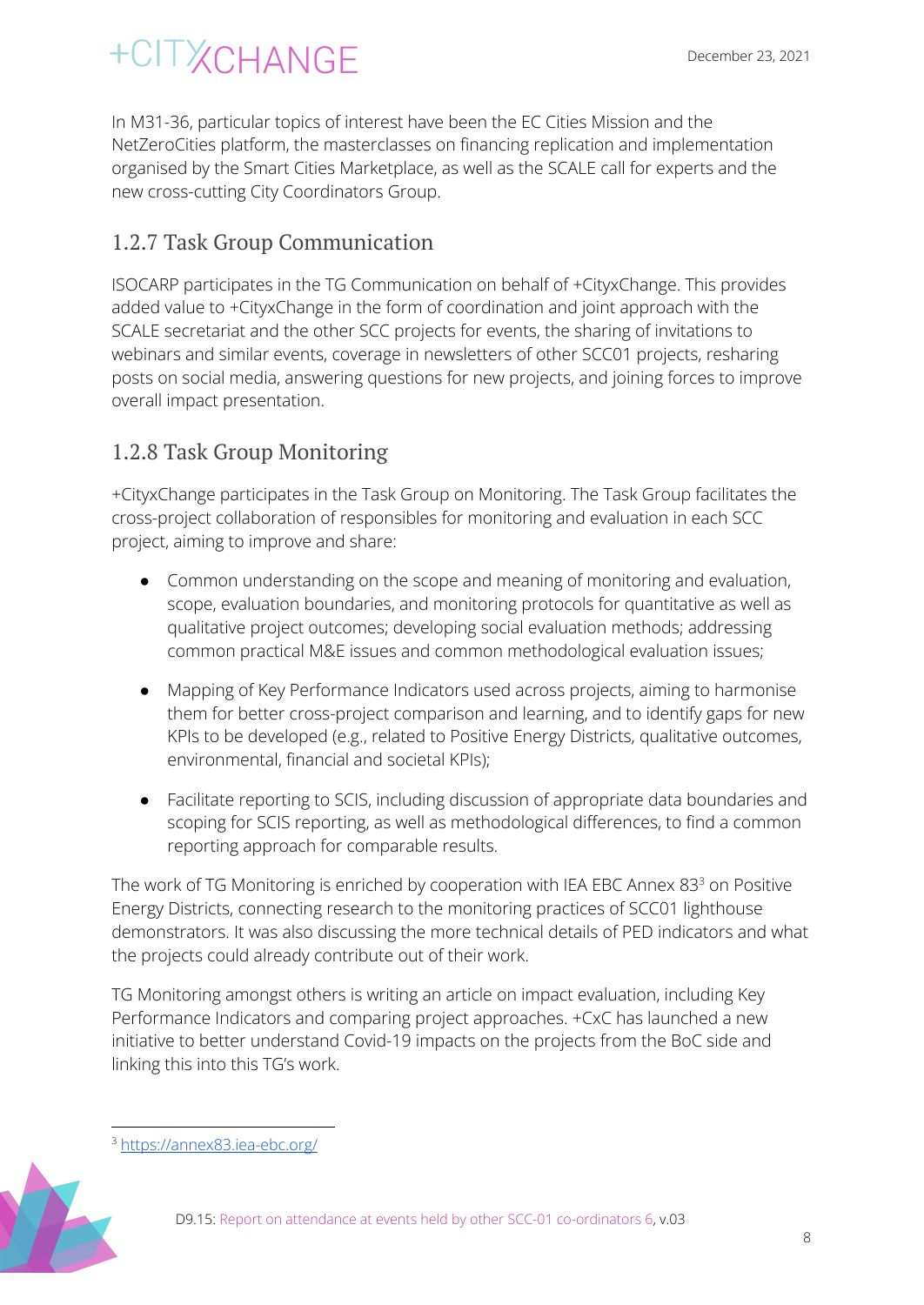#### <span id="page-9-0"></span>1.2.9 City Coordinators Group

The newly established City Coordinators Group (CCG) connects the City Coordinators of Lighthouse and Fellow Cities across SCC projects, to exchange experiences and develop new cooperations. The CCG will cooperate closely with TG Replication, and will be responsible for 2 main objectives: sharing replication experience of Fellow Cities, and dissemination of replication approaches and experiences.

During Summer 2021, the CCG performed interviews with a few selected SCC cities in order to identify their priorities and expectations towards the CCG. The initial responses were:

- knowledge sharing
- networking and partnership buildings
- more standardization and common guidelines
- assessment of needs and funding for replication.

From +CxC, the city of Alba Iulia, NTNU as Coordinator, and R2M as replication lead, participated in the kick-off meeting.

EnergyCities, the leader of the CCG, has actively participated in the development of Mission Paper 2 and will host a meeting to gain the cities' inputs on MP3 in January 2022.

### <span id="page-9-1"></span>1.3 Cooperation with the Smart Cities Marketplace

#### <span id="page-9-2"></span>1.3.1 Scope

NTNU (WP9) and R2M (WP8) cooperate with the Smart Cities Marketplace (SCM) to identify opportunities for +CityxChange partners to cooperate on topical Action Clusters and Initiatives, masterclasses, matchmaking, cities-meet-investors meetings and similar activities organised by SCM.

+CityxChange participates in the regular Action Cluster meetings and Partnership Forum (previously known as General Assembly), with active roles described in the Sections below.

#### <span id="page-9-3"></span>1.3.2 The Smart Cities Marketplace Initiative on Regulatory Frameworks

NTNU, TK and POW lead the Smart Cities Marketplace Initiative on Regulatory Frameworks<sup>4</sup>, which was launched on 21 October 2020 within the Action Cluster on Integrated Planning, Policy and Regulation. The Initiative aims to support the development of positive energy districts and climate-neutral cities through better regulatory frameworks.

In 2021, we performed a literature/platform review and combined this with on-the-ground experiences of Lighthouse City Trondheim in D5.9 "Playbook of regulatory

[https://smart-cities-marketplace.ec.europa.eu/action-clusters-and-initiatives/action-clusters/integrate](https://smart-cities-marketplace.ec.europa.eu/action-clusters-and-initiatives/action-clusters/integrated-planning-policy-and-regulations-0) [d-planning-policy-and-regulations-0](https://smart-cities-marketplace.ec.europa.eu/action-clusters-and-initiatives/action-clusters/integrated-planning-policy-and-regulations-0)



<sup>4</sup>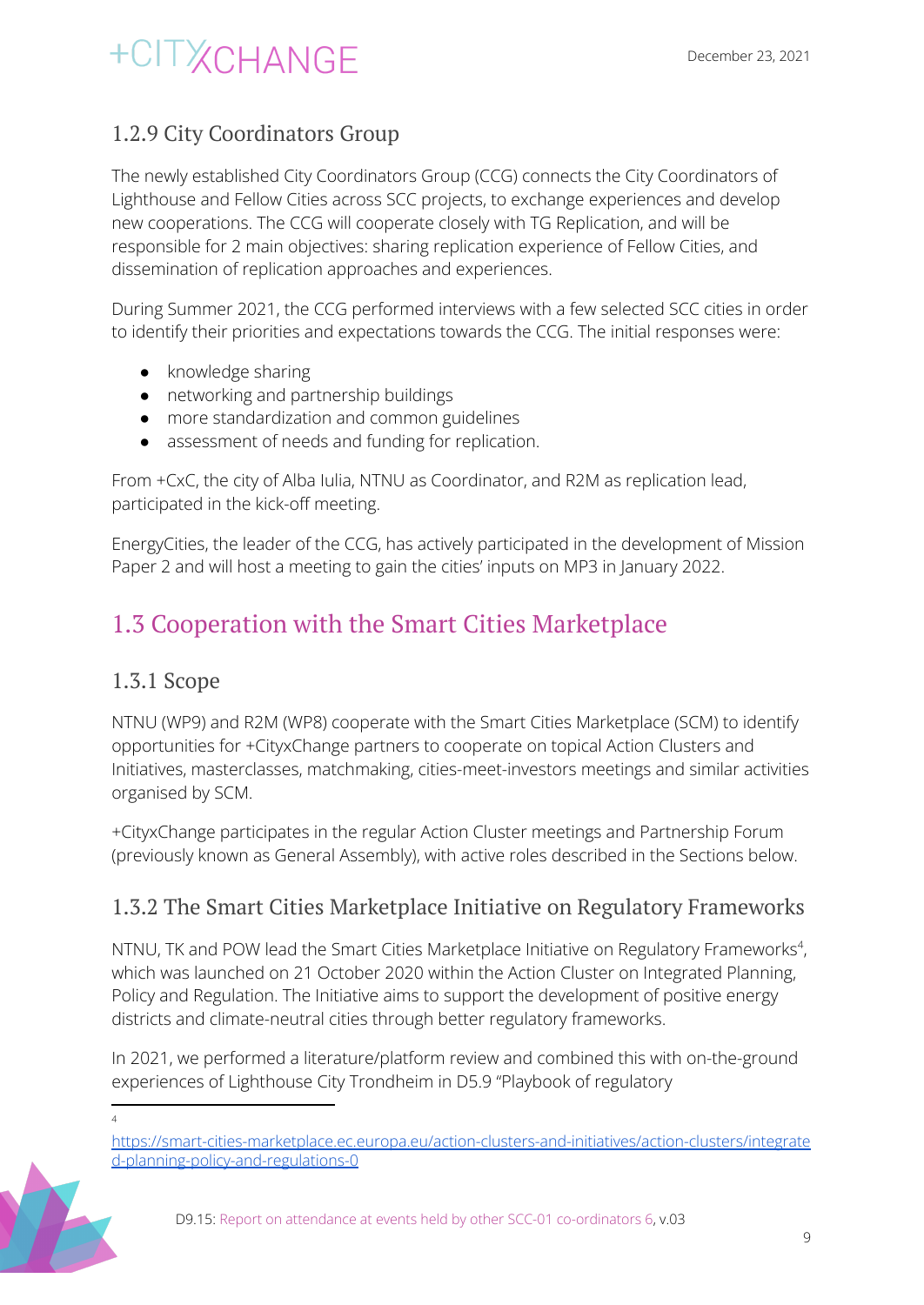recommendations for enabling new energy systems"<sup>5</sup>. Based on this work, we wrote a position paper to the Norwegian government emphasising specific conditions that would need to be changed in Norwegian energy regulations in order to be able to support Positive Energy Districts and Climate-Neutral Cities. The letter received the support of multiple sector organisations within energy and the built environment, chambers of commerce, and municipalities and counties. Its translation in English is attached as an Appendix in D5.9.

The next step will be to ask cities and solution providers within the other SCC projects and members of the Smart Cities Marketplace, whether they have organised similar activities, or whether they have organised different types of events for the same purpose. With this request, we aim to map the on-the-ground experiences of SCM members and SCC projects in terms of regulatory frameworks:

- Which concrete challenges do they encounter?
- Which processes and partnerships do they create to mitigate these and achieve positive results?

DG ENER has suggested including additional European platforms such as BRIDGE and living-in.eu in this mapping.

The plan is to spend the first months of 2022 mapping concrete experiences among SCCs and SCM, and then to create position paper(s) to have these challenges addressed – all to be completed by August 2022.

#### <span id="page-10-0"></span>1.3.3 Cooperation on New European Bauhaus

The Action Cluster on Integrated Planning, Policy and Regulations has organised multiple cross-cutting online sessions amongst its members and with other Action Clusters, to discuss the added value of cooperating towards the New European Bauhaus. It may be particularly valuable to combine the city-investor matchmaking activities of the Smart Cities Marketplace with cities' activities to make their clean energy transitions beautiful, inclusive and sustainable.

It was decided that this ambition would be further developed in cooperation with the SCC projects and SCALE, see Section 2.2.3.

#### <span id="page-10-1"></span>1.3.4 Matchmaking on Digital Twins

The matchmaking session on digital twins, organised in April 2021 by the Smart Cities Marketplace, was followed up in Autumn with mentoring sessions for the participating cities and companies in terms of investment planning, as well as discussions on potential cooperation to compare the different types and applications of digital twins. This included participants from amongst others the cities of Ålesund (Norway), Rotterdam (The Netherlands) and Florence (Italy).

https://cityxchange.eu/knowledge-base/d5-9-playbook-of-regulatory-recommendations-for-enablingnew-energy-systems/



<sup>5</sup>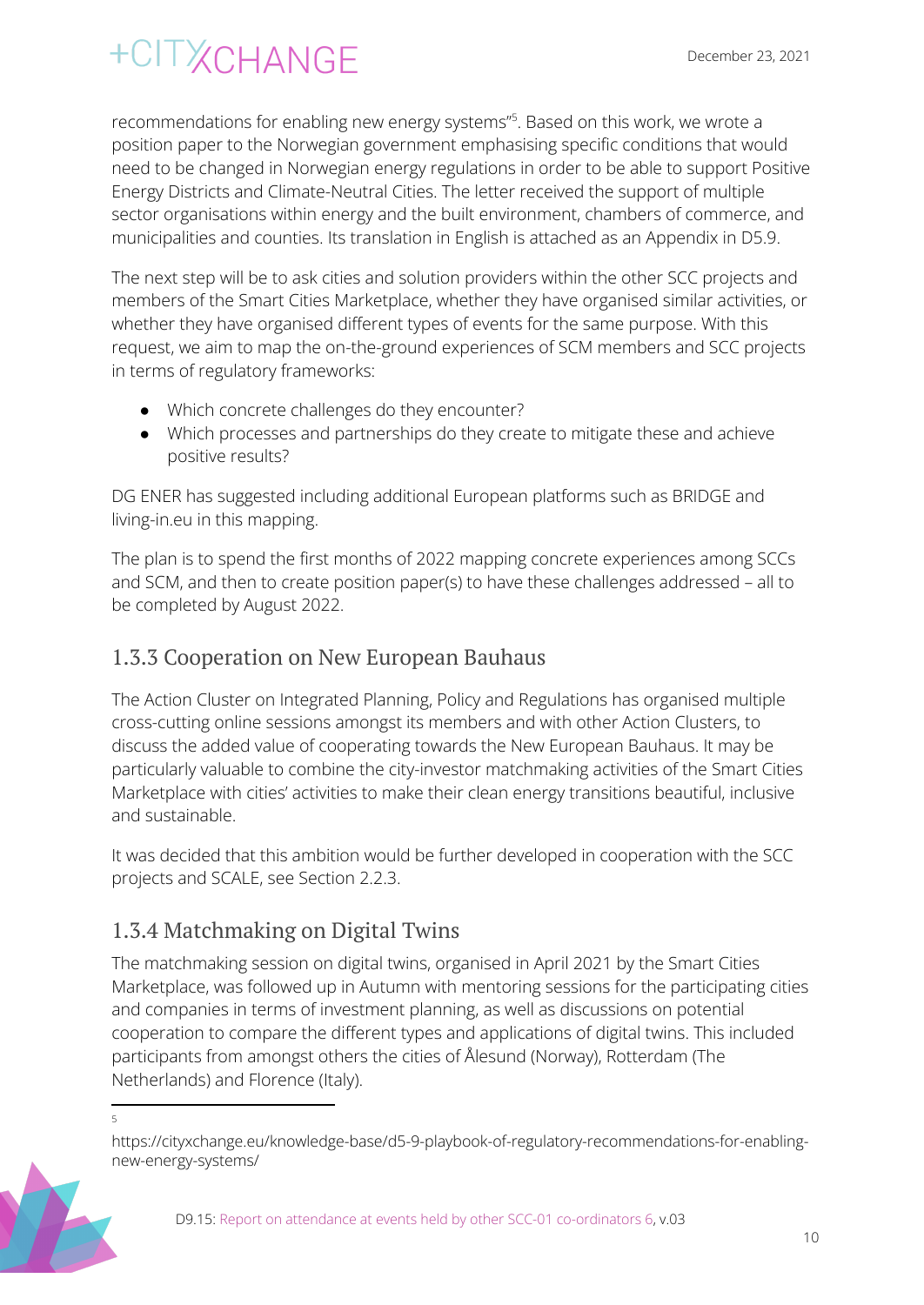### <span id="page-11-0"></span>1.4 Other meetings and events

#### <span id="page-11-1"></span>1.4.1 100 Climate Neutral Cities in Europe by 2030 (14-22 June 2021, online)

NTNU presented in the session "Roundtable European Smart City Lighthouse projects: lessons learned for companies and cities", organised by Locality. The session explored a variety of experiences of setting up and executing the integrated and highly ambitious Horizon2020 smart city lighthouse projects by public-private collaboration. Representatives of Munich (Smarter Together), Amsterdam (Atelier), Rotterdam (Ruggedised) and Groningen (Making City), also shared their lessons learned and advice.

#### <span id="page-11-2"></span>1.4.2 Sustainable Places 2021 conference (28 September - 1 October 2021, online)

Sustainable Places is an annual conference co-organised by R2M, which is a partner in +CityxChange and other SCC1 projects. In continuation of a workshop last year, the projects ATELIER, ENERGE, MakingCity, mySmartLife, Pocityf, and +CityxChange organised a joint workshop on "Energy Citizenship in New Energy Concepts: The Importance of Citizen Engagement".<sup>6</sup> Agenda details and a video of the session are available on the website.

NTNU and University of Limerick co-presented "CommunityxChange as a toolkit for empowered energy citizenship" as the +CityxChange contribution to the workshop, on September 29, 2021. At the event, the +CityxChange project approach was first presented and its multi-level impacts outlined. Then the six interconnected CommunityxChange concepts were framed as a toolkit and the potential for their integrated operation described. This was based on the completed WP3 deliverables and current experiences in implementation in the Lighthouse Cities. Citizen roles in the energy transition were outlined making reference to citizen empowerment as co-innovators – explorers, ideators, designers and diffusers - in the creation and replication of PEBs and PEDs. Implementation of Open Calls for Citizen Solutions (D3.2) and the Positive Energy Champion Network (D3.5) were presented along with some preliminary results.

In response to a question raised on the theoretical model for behaviour change adopted in the Positive Energy Champion framework, it was described how community-based social marketing and the trans-theoretical model of behaviour change had informed the approach. These had been placed within the +CityxChange project's overarching framework of Open Innovation 2.0 and the Quadruple Helix paradigm. Another question addressed whether citizen roles as co-innovators had been adopted by participants in implementation. UL indicated that the campaign in Limerick saw citizens migrating across

<sup>6</sup> <https://www.sustainableplaces.eu/energy-citizenship-in-new-energy-concepts/>

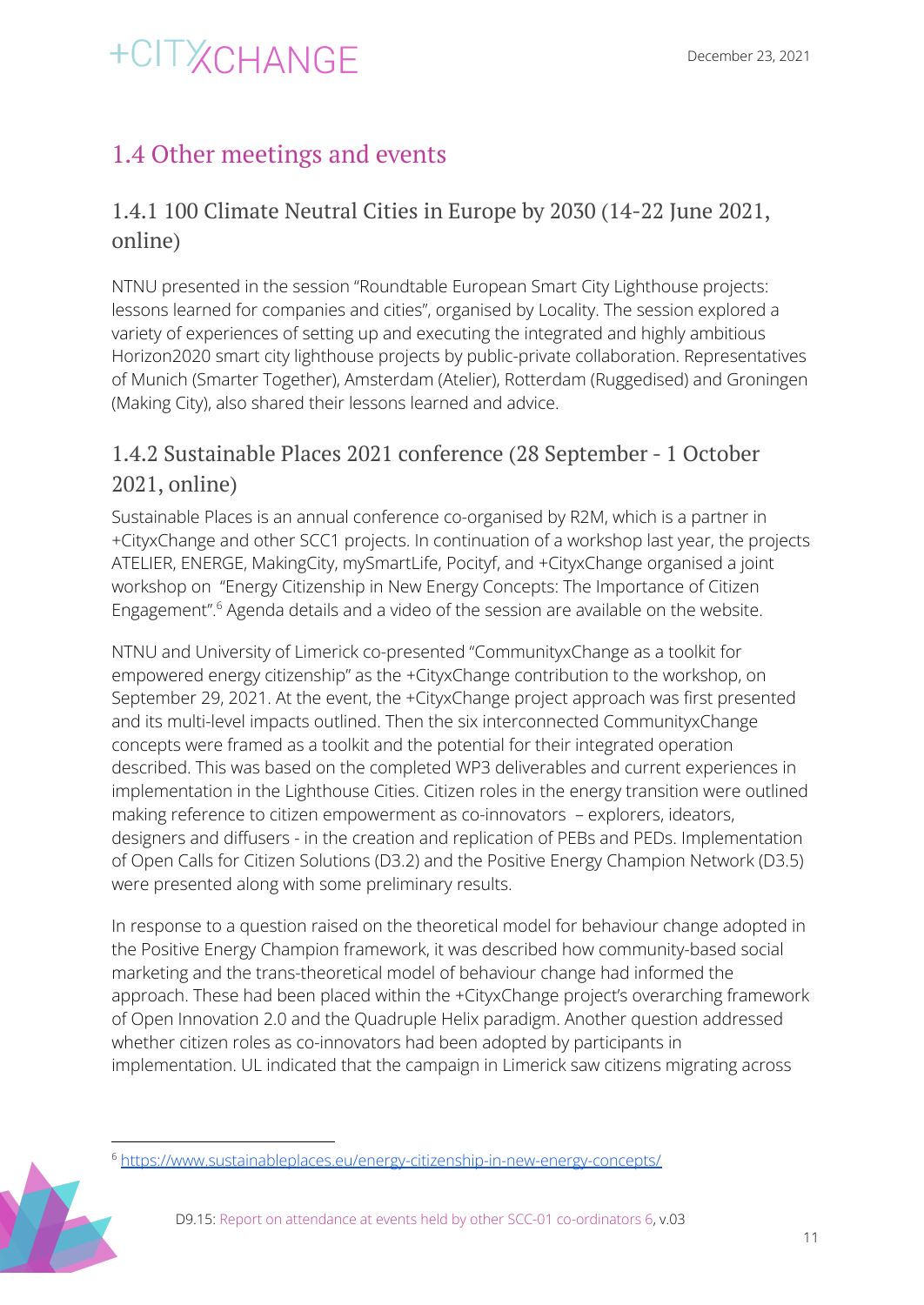various co-innovator roles and themes when developing and implementing their individual step-by-step plans for change.

In parallel, the named projects are having regular sessions throughout the year on the topic of citizen engagement and energy citizenship. That work includes a developing joint publication on energy citizenship and PEDs. The initial thoughts were used for the workshop, which also led to a publication in the conference proceedings<sup>7</sup>.

Next steps will be an extended version of the workshop contributions and a larger article on the topic expected in 2022.

#### <span id="page-12-0"></span>1.4.3 Sønderborg Climate Neutrality Conference (28-29 September 2021, online)

The Sønderborg Climate Neutrality Conference 2021 consisted of joint plenary sessions and two parallel tracks with focus on either technological solutions (track A) or societal aspects (track B), especially related to city engagement in climate change mitigation. The Municipality of Võru, participated in a track B panel called "City Networks driving the Energy and Climate transition". After this panel they highlighted the importance of knowing the municipalities' specific challenges and tying the +CxC activities to those, instead of pursuing pathways that got interesting results elsewhere but will not solve their challenges.

#### <span id="page-12-1"></span>1.4.4 I Foro Urbano de España (5-7 October 2021, Sevilla)

Sestao Berri represented the +CityXChange project in the "Positive Energy Districts - What does it mean and where are we going?" session in the I Foro Urbano de España on October 5th. The event was organized by the Spanish Green Building Council (GBCE) and vinculated to the MAKING-CITY project. The cities of Pamplona and Zaragoza also shared their PED experiences.

<sup>&</sup>lt;sup>7</sup> Energy Citizenship in New Energy Concepts. Mark van Wees, Beatriz Pineda Revilla, Helena Fitzgerald, Dirk Ahlers, Natalia Romero, Beril Alpagut, Joke Kort, Cyril Tjahja, Gabi Kaiser, Viktoria Blessing, Lia Patricio, Sander Smit. Environmental Sciences Proceedings. 11(1):27. MDPI. Proceedings of The 9th Annual Edition of Sustainable Places (SP 2021). Workshop report, held by SCC1 projects at Sustainable Places 2021. <https://www.mdpi.com/2673-4931/11/1/27>

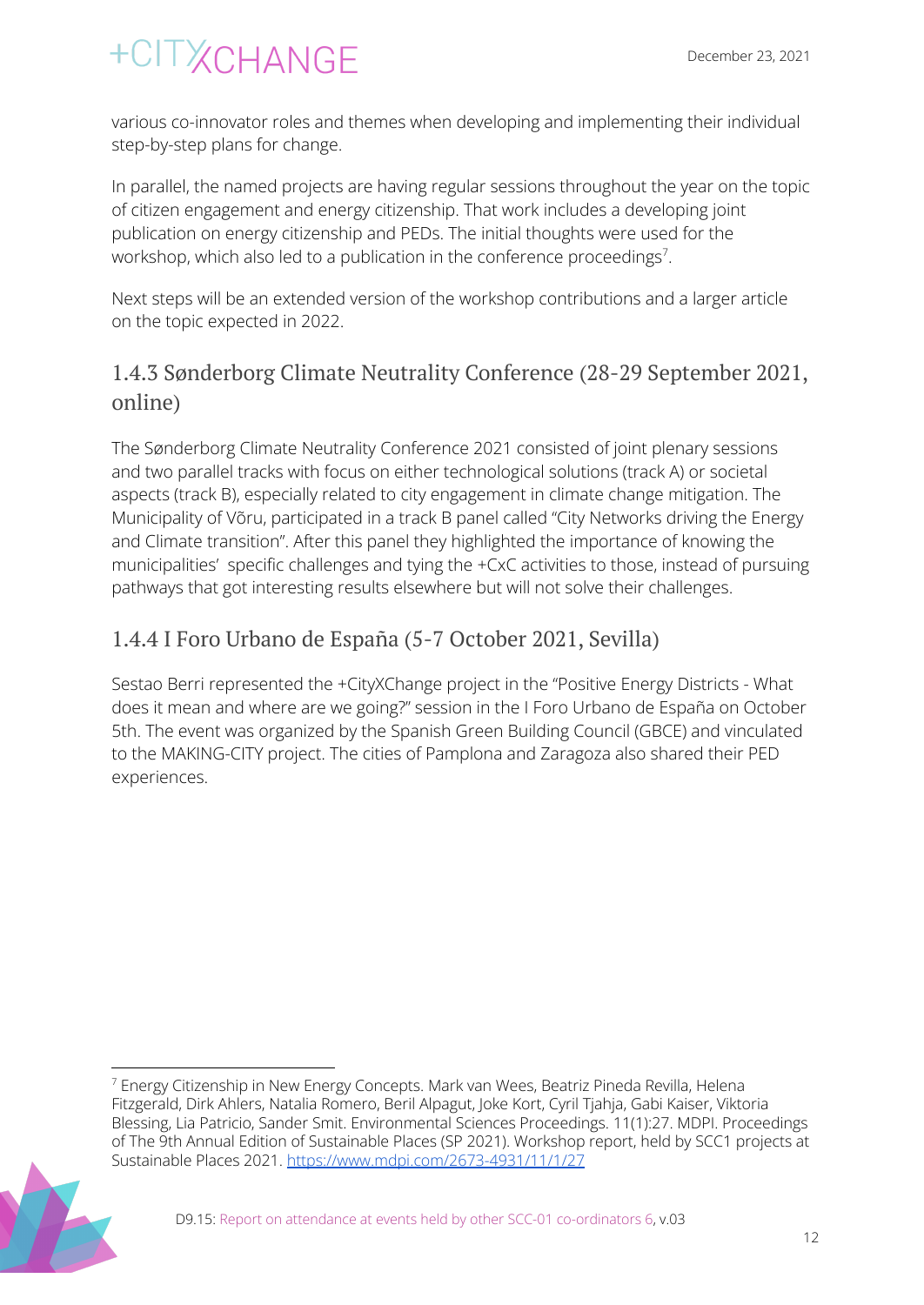## <span id="page-13-0"></span>2 Cooperation with EERA, SET-Plan Action 3.2 and the Driving Urban Transitions Partnership

### <span id="page-13-1"></span>2.1 Cooperation with SET-Plan Action 3.2

As reported in previous deliverables in this series, SET-Plan Action 3.2 Smart Cities and Communities aims to create 100 Positive Energy Districts by 2025. +CityxChange contributes to this Action by sharing knowledge regarding definitions, boundary conditions and Key Performance Indicators, as well as experiences from the participating Lighthouse and Follower Cities on planning and implementing Positive Energy Blocks and Districts. SET-Plan Action 3.2 is coordinated by the Austrian Federal Ministry of Transport, Innovation and Technology (BMVIT), and managed by Joint Programming Initiative Urban Europe (JPI UE).

+CityxChange contributes to SET-Plan Action 3.2 both directly as an SCC lighthouse project, and through European networks such as EERA Joint Programme Smart Cities and the European Innovation Partnership on Smart Cities and Communities. In addition, NTNU (Annemie Wyckmans) is R&I Chair of the Stakeholder Group to SET-Plan Action 3.2, which enables her to participate in the SET-Plan Action 3.2 Steering Committee as an observer. This position enables us to align R&I efforts across European platforms; the SET-Plan Action 3.2 Stakeholder Group includes, amongst others, representatives from SCC01 projects, the EERA Joint Programme Smart Cities, the Urban Europe Research Alliance, the European Construction Technology Platform, and ERRIN. Some parts of this section are repeated from D9.13.

NTNU was invited to present the EERA JP Smart Cities to the SCC BoC/SCALE on 28 May 2021, and to discuss more structured cooperation between the SCC innovation projects and the universities and RTOs of EERA JPSC. There is a similar dialogue between EERA JPSC and the SCC TG Replication. One of the most promising opportunities for cooperation is the development of an integrated PED framework for Europe.

### <span id="page-13-2"></span>2.2 Towards a European PED Integrated Framework

#### <span id="page-13-3"></span>2.2.1 Alignment Activities

As mentioned in previous deliverables, we are actively contributing to the alignment work on PEDs. In Autumn 2020, EERA JP Smart Cities initiated alignment meetings between the Smart Cities Marketplace, the Driving Urban Transitions Partnership and SET-Plan Action 3.2, the COST Action PED-EU-NET, IEA EBC Annex 83, the SCC01 TG Replication and SCALE, to discuss how to cooperate and complement each other on Positive Energy Districts. All of these programmes work with these topics, but with different types of stakeholders and instruments. The alignment will include, amongst others, a joint integrated framework for PEDs, a joint database, and a joint toolbox.

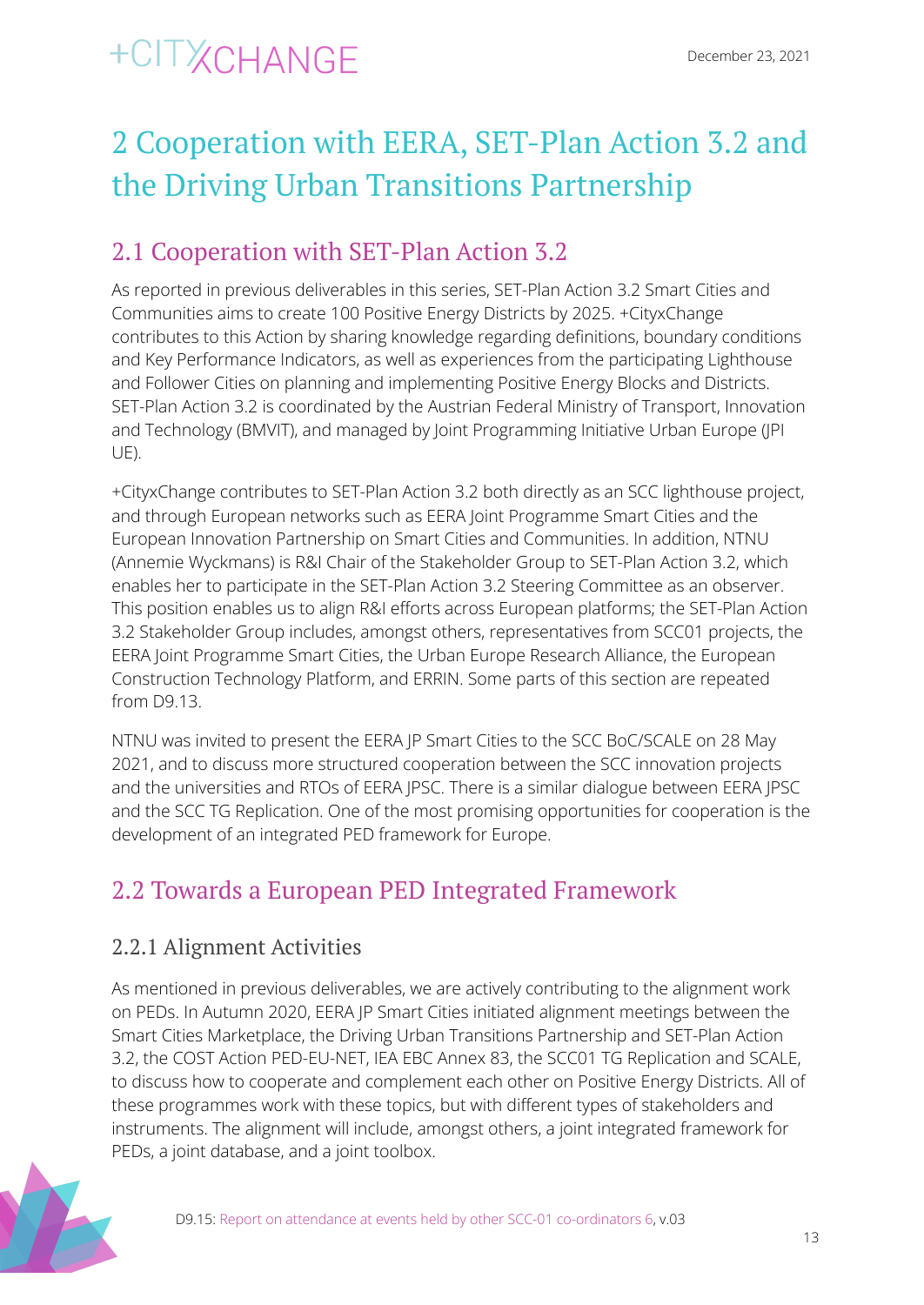Through this alignment work, we aim to create an integrated PED definition and framework that will be comparable transnationally, with measurable KPIs that can support the European mission of achieving 100 PEDs by 2025 (SET-Plan Action 3.2), and support the PED calls to be launched by the PED programme and the PED pillar of the soon-to-be-launched Driving Urban Transitions Partnerships. We aim for the process to be inclusive and transparent, making sure of good representation of nationalities and disciplines, with a balance between a scientific and political approach.



#### **PED Framework Definition Development**

*PED Framework Development Working proposal by Han Vandevyvere, Simon Schneider, Dirk Ahlers, Shima Goudarzi, Annemie Wyckmans - 07.07.2021, including contributions by Vicky Albert-Seifried, Gerhard Stryi-Hipp and the virtual board. Further updated 03.09.2021 by Han Vandevyvere*

The integrated PED framework was discussed during a series of workshops<sup>8</sup>: a research workshop on 17 September 2021, a public workshop "Positive Energy Districts that are inclusive, beautiful, resilient and sustainable: towards a European framework" on 20 September 2021 during the Nordic Edge Expo, and a research workshop on 22 September 2021 during the Nordic Edge / UiS Research Symposium on Smart Cities. All workshops were hosted by NTNU in cooperation with EERA JPSC and SET-Plan Action 3.2. In addition we presented on +CxC's PED developments during a parallel session of the scientific programme of the Smart City Research Symposium "Positive Energy Districts as vehicle towards smart and sustainable cities", with a project presentation on "Challenges in Replication and Scaling of PEDs: Technical and Organisational Partnerships". 9

[https://www.slideshare.net/dhere/challenges-in-replication-and-scaling-of-peds-technical-and-organi](https://www.slideshare.net/dhere/challenges-in-replication-and-scaling-of-peds-technical-and-organisational-partnerships-nordicedge2021) [sational-partnerships-nordicedge2021](https://www.slideshare.net/dhere/challenges-in-replication-and-scaling-of-peds-technical-and-organisational-partnerships-nordicedge2021)



<sup>&</sup>lt;sup>9</sup> Slides: <sup>8</sup> https://www.eera-sc.eu/news-and-resources/3079:european-ped-integration-framework.html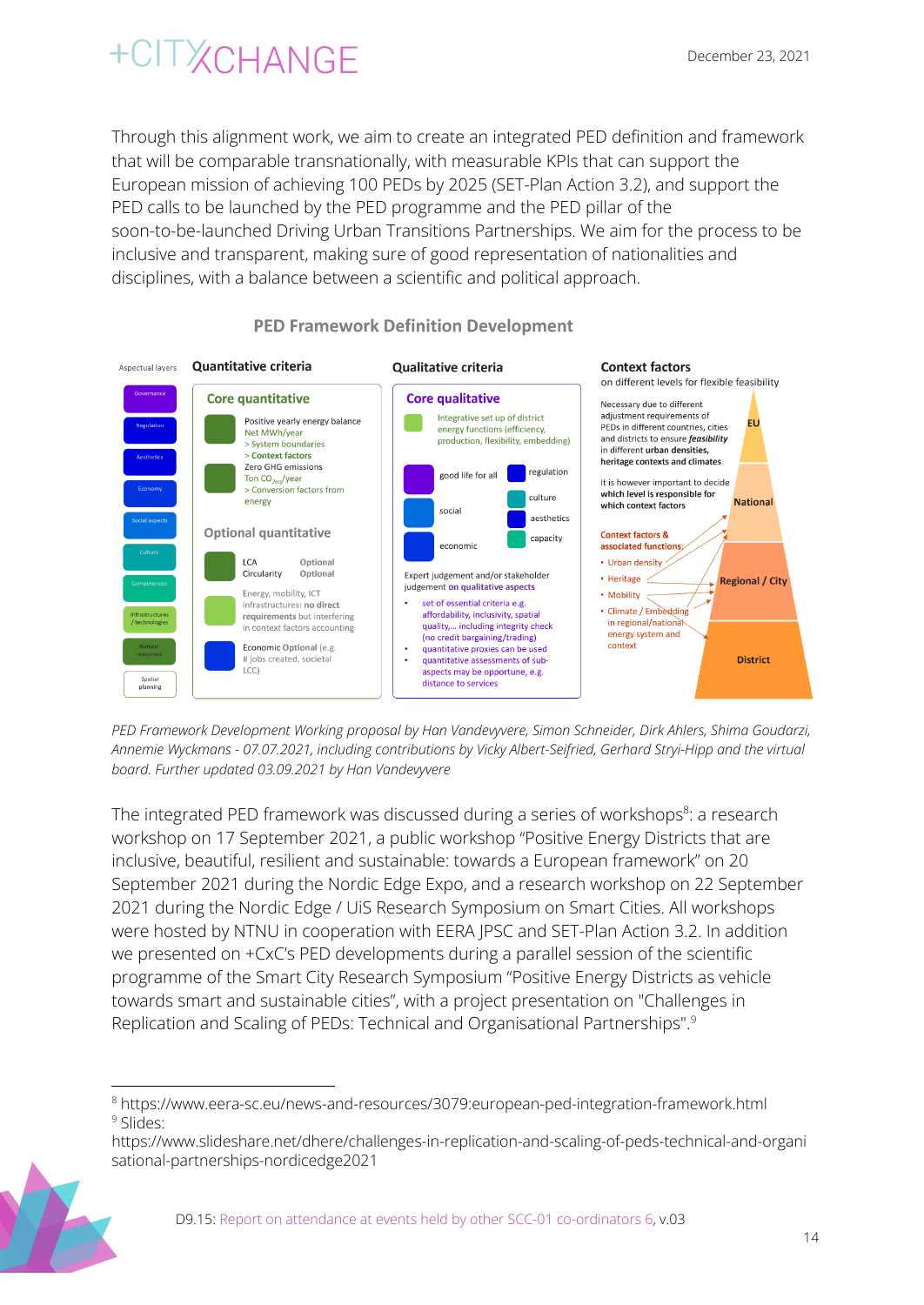One of the main outcomes of the research workshops, was the urge to ensure that R&I reaches impact - in order to do so, researchers to a larger degree need to work on activities that create impact, such as writing position papers, meeting with civic society and professional stakeholders, and in general move beyond the traditional academic realms of publishing scientific articles. During the public workshop, the need to make a framework adaptable to local and national conditions, yet comparable across contexts, was prominent. So was the request to develop a framework in which all districts can participate; not all districts can or should become positive energy, due to their historic, geographic, socio-economic or political context; in some cases they can better contribute in a different manner towards the city becoming climate-neutral.

The results of these workshops were used to further develop the working paper for presentation to the Steering Group of the SET-Plan Action 3.2.

In addition, +CxC contributed to work by the COST Action PED-EU-NET and the Smart Cities Marketplace on non-technical factors and tools within smart city lighthouse projects and other PED-related projects committed to implementing PEDs. Trondheim Kommune, University of Limerick, Limerick Municipality, Sestao Municipality, Colaborativa and NTNU participated in in-depth interviews aimed at providing a better understanding of how non-technical tools (tools not used to calculate, evaluate and design changes to the energy system and buildings, but for strategy development, citizen engagement, governance, financial aspects etc.) are used in +CityxChange. This research is expected to give input to a scientific paper literature review about non-technical tools and guidance for PED implementation that can help to address the barriers and seize incentives, to a report on practice and experiences, to minutes of online gap analysis together with Task Group Replication, and recommendations in solution booklet oriented to practitioners.

### <span id="page-15-0"></span>2.3 Other cooperation activities with SET-Plan Action 3.2

#### <span id="page-15-1"></span>2.3.1 PED Programme Implementation Working Group (online, 25 May 2021)

This was a meeting for the SET Plan Action 3.2 Programme Management, National Delegates, and the Stakeholder Group.

The main purpose of the meeting was to discuss the development of a Europe-wide, transnationally comparable PED definition, based on the PED Programme Framework Definition. During the meeting, the PED Integrated Framework (draft) was presented and discussed, and the next steps identified. This discussion gave input to the presentation to be held during the PED Programme Steering Committee Meeting on 8 June 2021.

NTNU presented the draft PED Integrated framework and gathered feedback from the participating businesses, cities and research organisations to further fine-tune it.

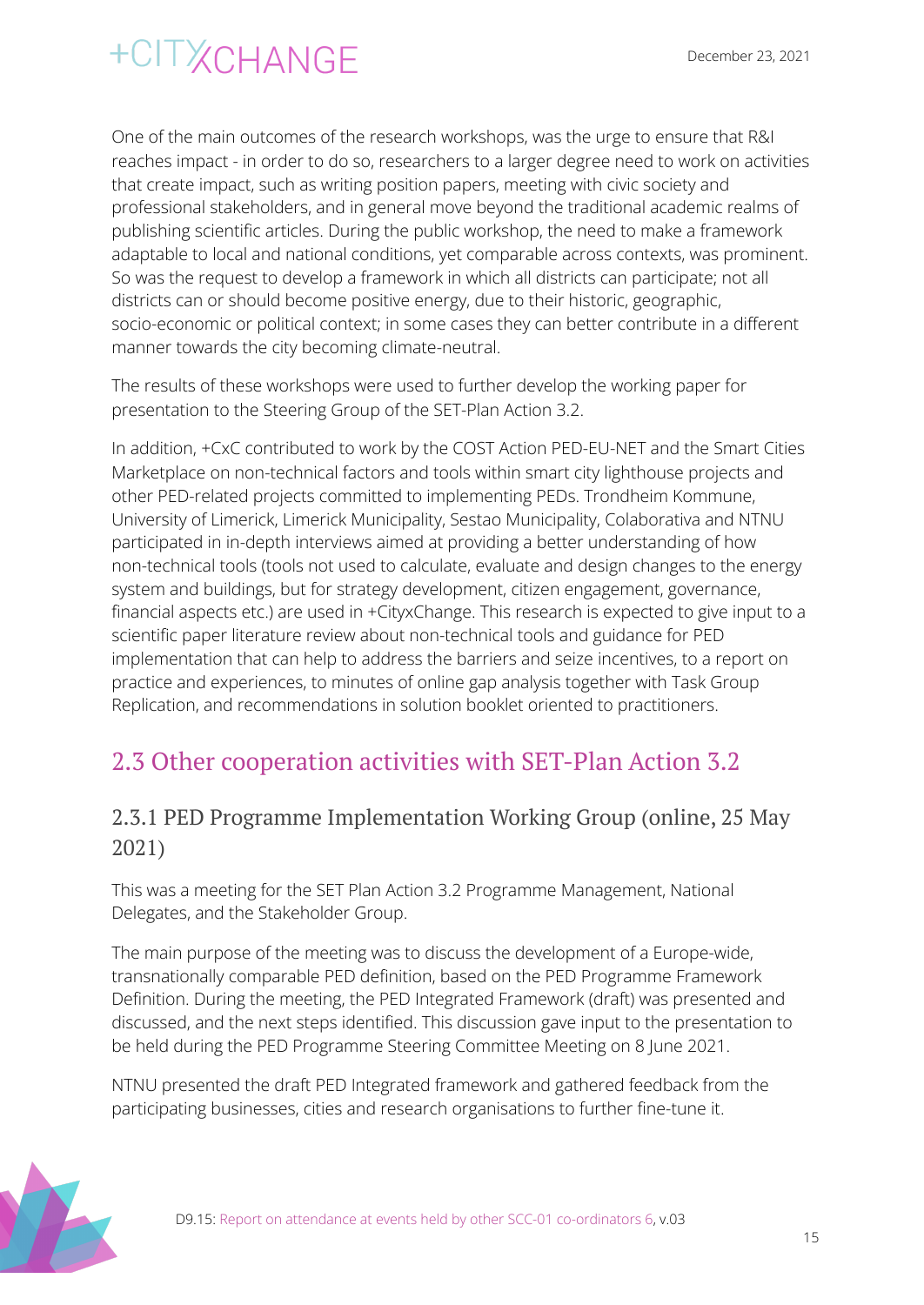

#### <span id="page-16-0"></span>2.3.2 PED Programme Steering Committee meeting (online, 8 June 2021)

NTNU participated in the meeting as observer (R&I Chair of the Stakeholder Group). We presented the draft PED Integrated framework and gathered feedback from the participating funding agencies to further fine-tune it.

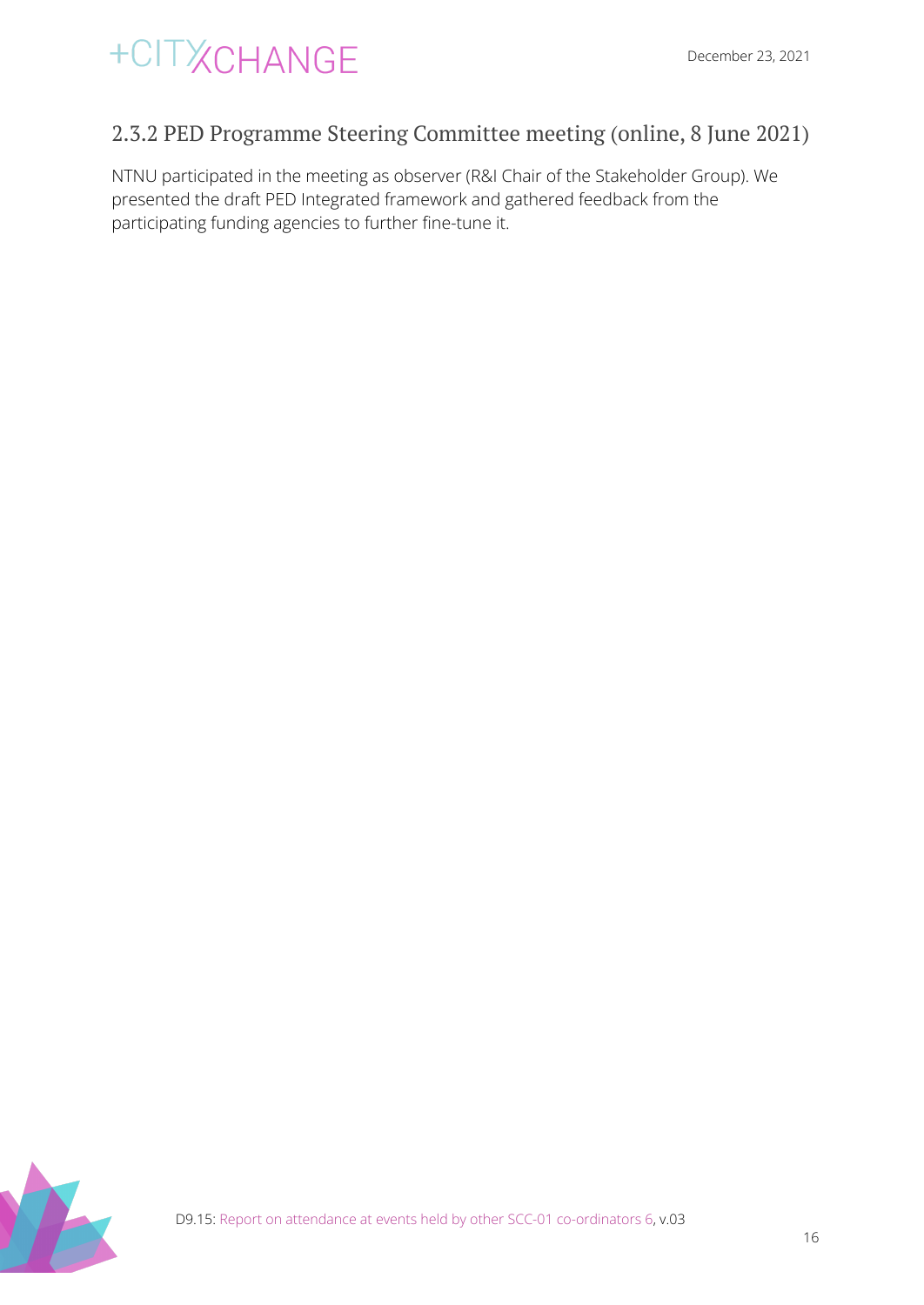## <span id="page-17-0"></span>3 Interaction with EERA AISBL and EERA JP Smart **Cities**

### <span id="page-17-1"></span>3.1 Scope

As reported in previous deliverables of this series, EERA JP Smart Cities is an official stakeholder in the SET-PLan Action 3.2, and EERA JPSC partners are involved in all SCC01 projects. Most Project Coordinators of the SCC projects from 2018 and onwards are all EERA JPSC partners, and NTNU leads the EERA JPSC.

EERA JPSC is developing a strategic research agenda for Positive Energy Blocks, Districts and Cities, to support SET-Plan Action 3.2 as well as the upcoming Mission on Climate-Neutral and Smart Cities and the Urban Partnership in Horizon Europe. As a concerted effort between European universities and RTOs, the strategic research agenda will provide a scientifically valid and practically viable methodology (bridging science and practice), a systemic dimension (merging technical, spatial, regulatory, innovation, economic, social and other perspectives), and a mixture of participatory, practice-based, transformative, experimental and technical research, to support the real-time and future challenges European cities experience in their ambitions to develop, scale up and replicate Positive Energy Blocks, Districts and Cities.

#### <span id="page-17-2"></span>3.1.1 Interaction with SCALE

In May 2021, EERA JP Smart Cities was invited to the monthly BoC/SCALE meeting to present its recent alignment work towards an integrated definition and framework for Positive Energy Districts and to discuss cooperation with the SCC projects - from research to practice and back. In this context, EERA JPSC will be an amplifier and a multiplier for research-based initiatives on Positive Energy Districts and Climate-Neutral Cities, and as starting ground for identifying gaps in the landscape and creating new initiatives, such as the COST Action PED-EU-NET, the IEA EBC Annex 83, the SCC Lighthouse projects and others.

EERA JPSC will work together with initiatives such as the Smart Cities Marketplace (including its Action Clusters and Initiatives), the Driving Urban Transitions Partnership, the HEU Cities Mission, SCALE and others to ensure that evidence-based knowledge informs practice and policy development. In addition to an integrated PED definition and framework, these initiatives will work together on PED mapping, technical and governance tools, and a project database. In June 2021, the alignment work on PEDs was presented to the SET-Plan Action 3.2 Steering Group.

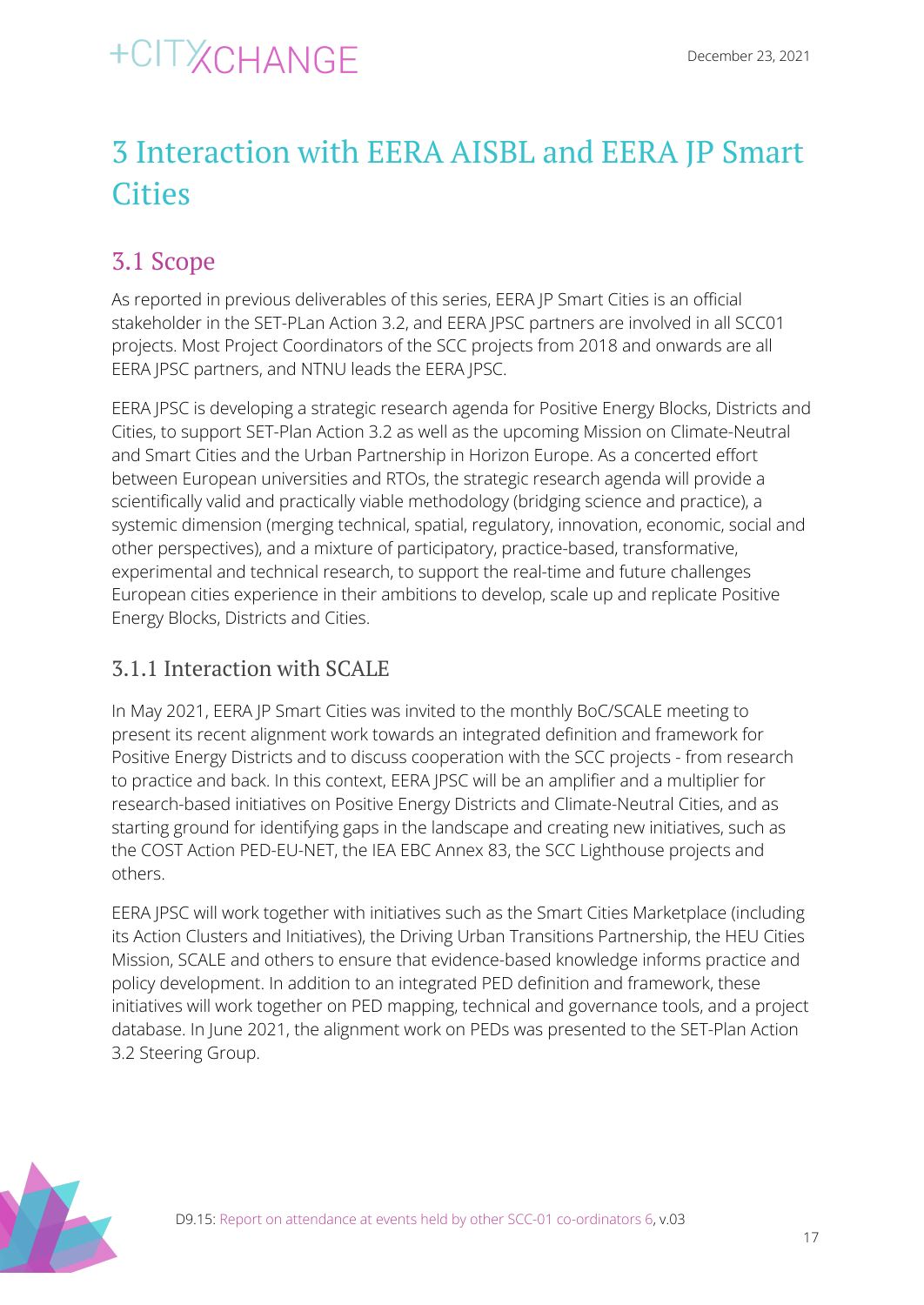#### <span id="page-18-0"></span>3.1.2 The Clean Energy Transition and the New European Bauhaus

In June 2021, EERA started to discuss how to use the New European Bauhaus initiative to boost the clean energy transition, amongst others by:

- Translating research and policy into action, and actively embracing citizen-driven initiatives.
- Cooperating directly with citizens, communities and other stakeholders to co-create positive, actionable solutions for their daily lives. E.g., showing concrete experiences of how installing PV on the roof of someone's home can increase their indoor comfort, and how it reduces their energy bills.
- Addressing energy poverty, making the clean energy transition accessible and irresistible to everyone
- Setting up cross-sectoral cooperation structures with utility owners, investors, real estate developers etc, and invite art, cultural and creative sectors, social science and humanities in to "challenge" established experts on clean energy transition
- Using more storytelling in communication regarding the clean energy transition, to make it more tangible

The mutual interaction between the Clean Energy Transition and the New European Bauhaus was further explored in a policy session<sup>10</sup> on "Beyond Technology: The Clean Energy Transition for climate-neutral, smart, and beautiful cities and communities" during the EU Sustainable Energy Week 2021, led by EERA aisbl. The policy session was held online on 14 October 2021. The speaker list included Adel El Gammal, the Secretary General of EERA; Georg Houben, Policy Officer Smart Cities & Communities - DG ENER – Team, Consumers, Local Initiatives, Just Transition, European Commission; Lucienne Krosse, Thematic Lead for Smart Buildings and Cities - InnoEnergy; and Charlotte Spörndli, General Manager - Association European Energy Award AISBL. The session was moderated by NTNU.

10

https://www.eera-set.eu/events/3033:beyond-technology-the-clean-energy-transition-for-climate-neu tral-smart-and-beautiful-cities.html